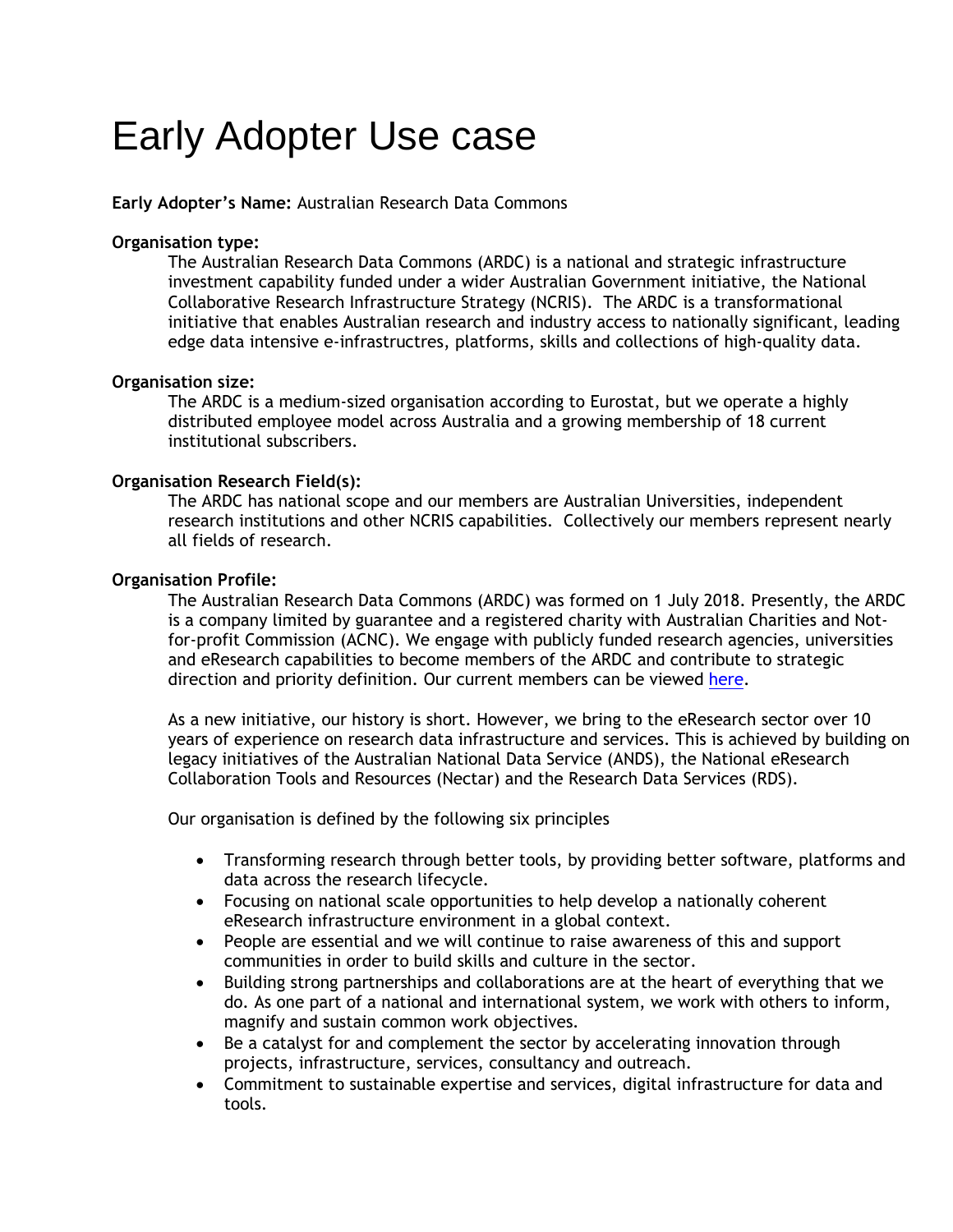**Organisation website URL:**  https://ardc.edu.au/

#### **Suggested Use case title: Defining National Scale Data Archive Services**

#### **Problem definition:**

The ARDC considers the needs of the entire Australian research sector and aims to build a robust data commons via strategic investment, coordination and partnership. A recent national consultation exercise highlighted the absence of a national scale, discipline agnostic data archive facility. Such a data archive was recognised as a distinct service concept to the widespread instances of data repositories, large-scale storage facilities and distributed cloud service architectures. Given the widespread need for a national scale data archive capability the ARDC is investigating possible service delivery models and architectures that could fulfil this service gap. We are particularly interested in how such services are designed and implemented and made available via a federated and physically distributed community like our stakeholders and indeed the European research communities.

Our stakeholders vary in size, scope and data scale. We anticipate a data archive to scale to 20-100 petabytes over a 5-10 year period and provide services to 30-50 distinct organisational users. Any solution will need to operate a realistic business model with mature SOPs and SLAs. While presentation is a secondary concern to data preservation, a coherent and consistent view would expedite integration with other national and international infrastructures like [Research](https://researchdata.edu.au/)  [Data Australia,](https://researchdata.edu.au/) [DataCite,](https://datacite.org/) [ORCiD,](https://orcid.org/) community data repositories, other internmational data commons movements and collaborative environments.

#### **Is this use case new for your organisation?**

Small scale data archives exist in several disciplines and with varying degree of maturity. The involvement of the ARDC in this project seeks to further understand the possible models that can fulfil national scale capabilities that can evolve into a comprehensive solution or solutions. We anticipate a period of service definition and design 2020-2023 that would specify a distributed model that mixes commercial and localised provision.

### **Data and metadata Characteristics:**

The ARDC is building a minimal metadata requirement that specifies existing international schemas, e.g. DataCite MDS, but recognise a degree of extensibility is required for specific for defined communities.

#### *Suggested length: 200 words*

#### **Cost requirements:**

Currently costs are recognised as real and necessary but are not yet defined. Our only requirement is that they are realistic and reflect predictable and efficient investment for benefit.

#### **Benefits and expected impact:**

Benefits are recognised in different contexts.